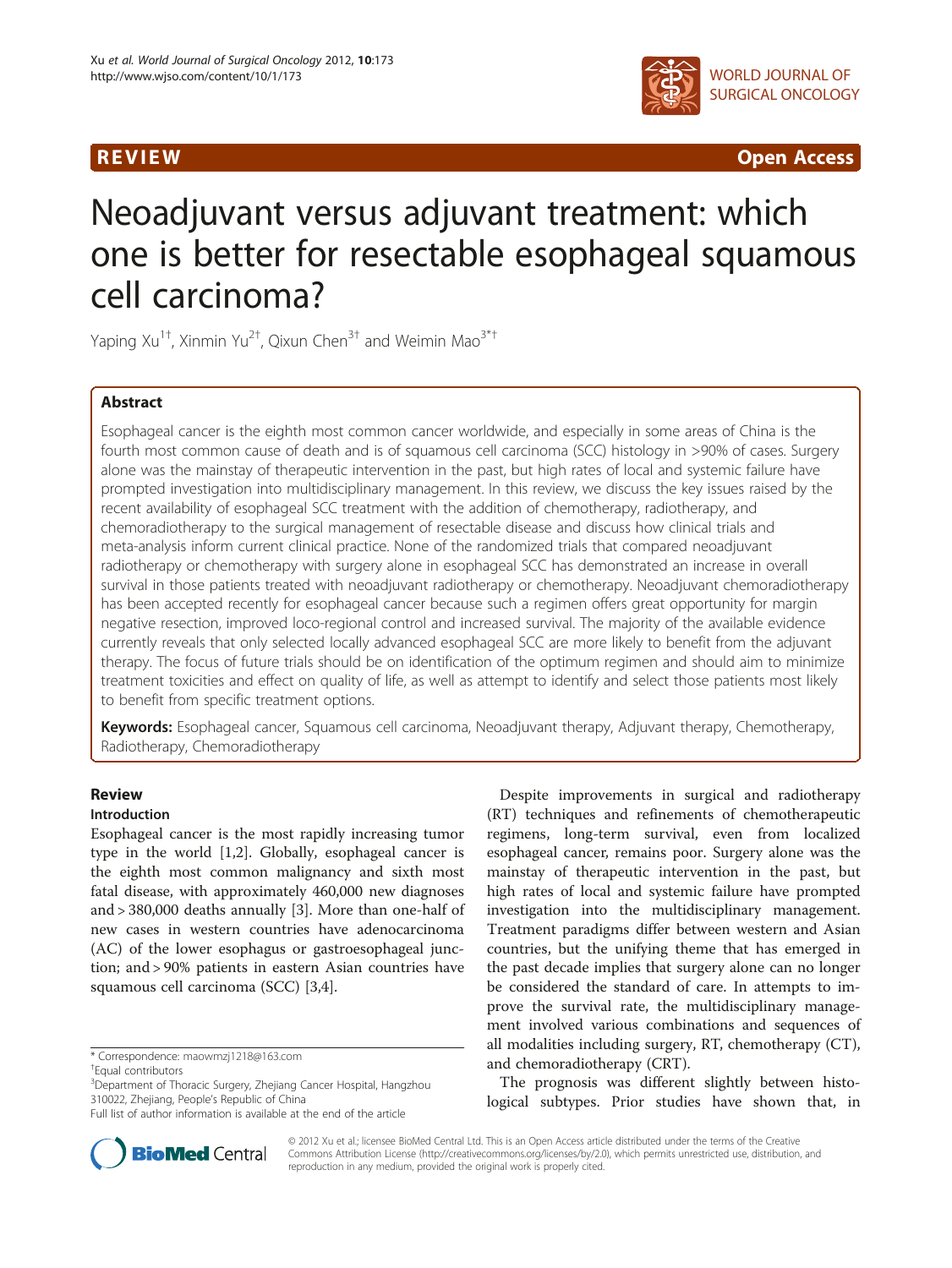comparison with patients with AC, those with esophageal SCC have worse prognosis [\[5](#page-6-0)-[7\]](#page-6-0). This difference is probably due to a different pattern of lymphatic spread and a greater tendency for the disease to spread locally [[8,9\]](#page-6-0), but more importantly due to the location of the primary tumor. SCC is usually a proximal lesion, with 75% of these cancers found to have contact with the tracheobronchial tree, while 94% of AC are below the tracheal bifurcation [\[10](#page-6-0)].

Neoadjuvant CRT is currently the standard of care for esophageal AC in many western countries. However, the optimal treatment strategy for resectable esophageal SSC is still a controversial topic. In this review, we discuss the key issues raised by the recent availability for esophageal SCC treatment with the addition of RT, CT, and CRT to the surgical management of resectable disease, and discuss how clinical trials and meta-analysis inform current clinical practice.

# Neoadjuvant treatments

#### Neoadjuvant radiotherapy

There have been five phase III randomized trials comparing neoadjuvant RT with surgery alone [[11-15\]](#page-6-0) in esophageal SCC (Table 1) and none has demonstrated an increase in resectability or overall survival (OS) in those treated with neoadjuvant RT. Although Nygaard and colleagues reported a 3-year OS benefit, this was only after pooling patients who had received neoadjuvant RT with those who had also received neoadjuvant CRT, as there was no significant difference in survival found otherwise [[14\]](#page-6-0). Meta-analysis of the five above mentioned randomized trials only proved a nonstatistically significant trend (hazard ratio (HR): 0.91, 95% CI: 0.80 to 1.04) in favor of neoadjuvant RT [\[16\]](#page-6-0).

A recent meta-analysis of trials including data from 1,033 patients, 33% of whom presented SCC, revealed significantly improved median OS (27 months vs. 18

months,  $P < 0.0001$ ) and cause-specific survival (35 months vs. 21 months,  $P < 0.0001$ ) with neoadjuvant RT. These results support the use of neoadjuvant RT for patients with esophageal cancer, but patients with SCC were not analyzed separately [\[17](#page-6-0)]. Given the lack of demonstrated significant benefits of neoadjuvant RT in SCC patients, a preoperative neoadjuvant radiation treatment strategy is currently not recommended in the SCC population.

#### Neoadjuvant chemotherapy

The theoretical advantages of adding CT to the treatment of esophageal cancer are potential tumor downstaging prior to surgery, as well as targeting micrometastatic disease and thus decreasing the risk of distant spread. Potential drawbacks include morbidity and mortality associated with CT toxicity, selection of drug-resistant clones, and delay in definitive surgical management.

Early randomized trials using cisplatin, fluorouracil (5-FU), bleomycin, vindesine and their combinations were conducted in patients with SCC of the esophagus [[14,18-21\]](#page-6-0) (Table [2](#page-2-0)). However, these trials were underpowered to detect any difference in outcome with the addition of CT to surgery. Three-year OS rates ranged from 3 to 43%, despite the use of very similar CT regimens. Two large randomized studies that evaluated neoadjuvant CT with cisplatin and 5-FU for operable esophageal AC or SCC had contrasting results. The smaller Radiation Therapy Oncology Group trial 8911 (US Inter group 113) study reported no survival benefit, with a median survival of 14.9 months in patients treated with CT compared with 16.1 months in those receiving surgery alone  $(P = 0.53)$  [\[22\]](#page-6-0). Only 31% of patients in the larger multi-institutional Medical Research Council OE02 study had SCC, reflecting the increasing relative incidence of esophageal AC in the UK.

Table 1 Randomized controlled trials of neoadjuvant radiotherapy versus surgery alone for esophageal squamous cell carcinoma

| Study                       | Histology  | $SCC$ $(%)$ | <b>Treatment</b> | n   | MS (months) | 5-year OS (%)   | P value   |
|-----------------------------|------------|-------------|------------------|-----|-------------|-----------------|-----------|
| Launois and colleagues [11] | <b>SCC</b> | 100         | NART 40 Gy       | 77  | 10          | 10              | NS.       |
|                             |            |             | Surgery          | 57  | 12          | 12              |           |
| Gignoux and colleagues [12] | <b>SCC</b> | 100         | NART 33 Gy       | 106 | 11          | 11              | <b>NS</b> |
|                             |            |             | Surgery          | 102 | 11          | 10              |           |
| Arnott and colleagues [13]  | AC/SCC     | 36          | NART 20 Gy       | 90  | 8           | 9               | NS.       |
|                             |            |             | Surgery          | 86  | 8           | 17              |           |
| Nygaard and colleagues [14] | <b>SCC</b> | 100         | NART 35 Gy       | 48  |             | 21 <sup>a</sup> | <b>NS</b> |
|                             |            |             | Surgery          | 41  |             | $9^a$           |           |
| Wang and colleagues [15]    | <b>SCC</b> | 100         | NART 40 Gy       | 104 |             | 35              | NS.       |
|                             |            |             | Surgery          | 102 |             | 30              |           |

a Three-year overall survival (OS). AC adenocarcinoma, MS median survival, NART neoadjuvant radiotherapy, NS not significant, SCC squamous cell carcinoma.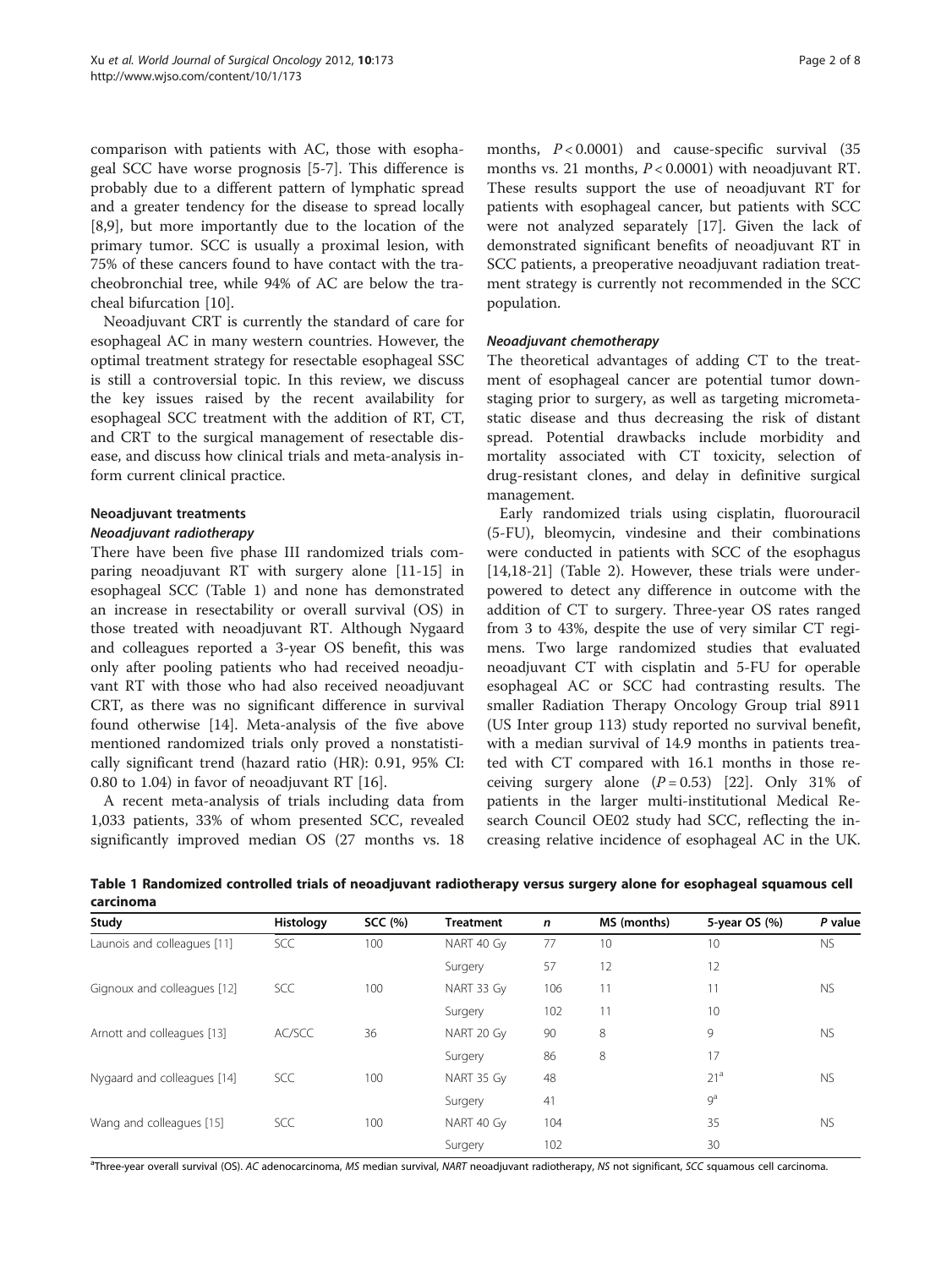| Study                       | Histology  | <b>SCC (%)</b> | <b>Treatment</b> | n   | MS (months) | $3$ -year OS $(\%)$ | P value   |
|-----------------------------|------------|----------------|------------------|-----|-------------|---------------------|-----------|
| Schlag [18]                 | <b>SCC</b> | 100            | CF               | 22  | 7           |                     | <b>NS</b> |
|                             |            |                | Surgery          | 24  | 6           |                     |           |
| Nygaard and colleagues [14] | <b>SCC</b> | 100            | BC               | 44  | 7           | 3                   | <b>NS</b> |
|                             |            |                | Surgery          | 41  | 7           | 9                   |           |
| Maipang and colleagues [19] | <b>SCC</b> | 100            | <b>BVC</b>       | 24  | 17          | 31                  | <b>NS</b> |
|                             |            |                | Surgery          | 22  | 17          | 36                  |           |
| Law and colleagues [20]     | <b>SCC</b> | 100            | CF               | 74  | 17          | 40                  | <b>NS</b> |
|                             |            |                | Surgery          | 73  | 13          | 13                  |           |
| Ancona and colleagues [21]  | <b>SCC</b> | 100            | CF               | 47  | 25          | 34 <sup>a</sup>     | <b>NS</b> |
|                             |            |                | Surgery          | 47  | 24          | 22 <sup>a</sup>     |           |
| Kelsen and colleagues [22]  | AC/SCC     | 54             | CF               | 213 | 15          | 19 <sup>a</sup>     | <b>NS</b> |
|                             |            |                | Surgery          | 227 | 16          | 20 <sup>a</sup>     |           |
| Allum and colleagues [23]   | AC/SCC     | 31             | CF               | 400 | 17          | 43                  | < 0.01    |
|                             |            |                | Surgery          | 402 | 13          | 34                  |           |

<span id="page-2-0"></span>Table 2 Randomized controlled trials of neoadjuvant chemotherapy versus surgery alone for esophageal squamous cell carcinoma

<sup>a</sup>Five-year overall survival (OS). AC adenocarcinoma, BC bleomycin + cisplatin, BVC bleomycin + vindesine + cisplatin, CF cisplatin + fluorouracil, MS median survival NS not significant, SCC squamous cell carcinoma.

Five-year OS was increased by 6% from 17.1 to 23% (HR: 0.84, 95% CI: 0.72 to 0.98;  $P = 0.03$ ) with the addition of CT to surgery [\[23](#page-7-0)]. The discrepancy between the results of the Radiation Therapy Oncology Group trial 8911 [\[22](#page-6-0)] and OE02 [[23](#page-7-0)] studies is due to the larger proportion of patients with SCC in the former trial who do not appear to significantly benefit from this strategy.

In 2008 a Japan Clinical Oncology Group study (JCOG 9907) comparing adjuvant and neoadjuvant CT was reported, and those results showed that neoadjuvant CT induced down-staging and R0 reduction and improved OS without additional serious adverse events [\[24\]](#page-7-0). However, the efficacy of neoadjuvant CT was not compared with surgery alone in this randomized trial. Prior to the JCOG 9907 study, the authors had compared adjuvant CT and surgery alone in the JCOG 9204 study. They found that the addition of adjuvant CT improved the disease-free survival rate (from 45 to 55%;  $P = 0.037$ ) and the pN1 subgroup 5-year OS (52% vs. 38%,  $P = 0.041$ ); however, there was no significant difference in the 5-year OS of the entire cohort (61% with CT vs. 52% with observation;  $P = 0.13$  [\[25\]](#page-7-0). From these data, JCOG 9907 implied that neoadjuvant CT was more beneficial than surgery alone. Up to now, however, none of the randomized trials that compared neoadjuvant CT with surgery alone in esophageal SCC has demonstrated an increase in OS in those patients treated with neoadjuvant CT.

In an updated meta-analysis by Sjoquist and colleagues of nine randomized trials comparing neoadjuvant CT with surgery alone, in all histological subtypes an HR of 0.87 was reported  $(95\% \text{ CI: } 0.79 \text{ to } 0.96; P = 0.05)$  [\[26](#page-7-0)]. There was no significant benefit for patients with SCC (HR: 0.92, 95% CI: 0.81 to 1.04;  $P = 0.18$ ).

# Neoadjuvant chemoradiotherapy

CT combined with RT was initially evaluated as a definitive treatment for patients identified as unable to proceed with surgery [[27\]](#page-7-0). In combination, CT not only complements but increases the effect of RT in a process known as radiation sensitization, as well as complementing synergistic DNA damage, cell cycle synchronization, and inhibition of repair pathways [\[28](#page-7-0)]. In addition to increasing the efficacy of RT and thus controlling local tumor growth, CT theoretically also offers the ability to eradicate micrometastatic disease and decrease the risk of distant recurrence [\[29](#page-7-0)].

Several trials have investigated neoadjuvant concurrent CRT in esophageal SCC compared with surgery alone [[30-36](#page-7-0)] (Table [3\)](#page-3-0). The results of a phase III randomized controlled study (FFCD 9901) showed that neoadjuvant CRT with cisplatin and 5-FU did not improve OS but enhanced the postoperative mortality rate for patients with localized stage I or stage II esophageal cancer compared with surgery alone [[31](#page-7-0)]. Another two studies reported no survival benefit with the addition of CRT with cisplatin and 5-FU regimens [\[32,33](#page-7-0)]. A larger study that randomized 256 patients with either AC or SCC to receive concurrent CRT or surgery alone reported no difference in OS between the two arms. However, a subgroup analysis demonstrated a significant improvement in progression-free survival (HR: 0.47, 95% CI: 0.25 to 0.86), although not in OS for the smaller subgroup of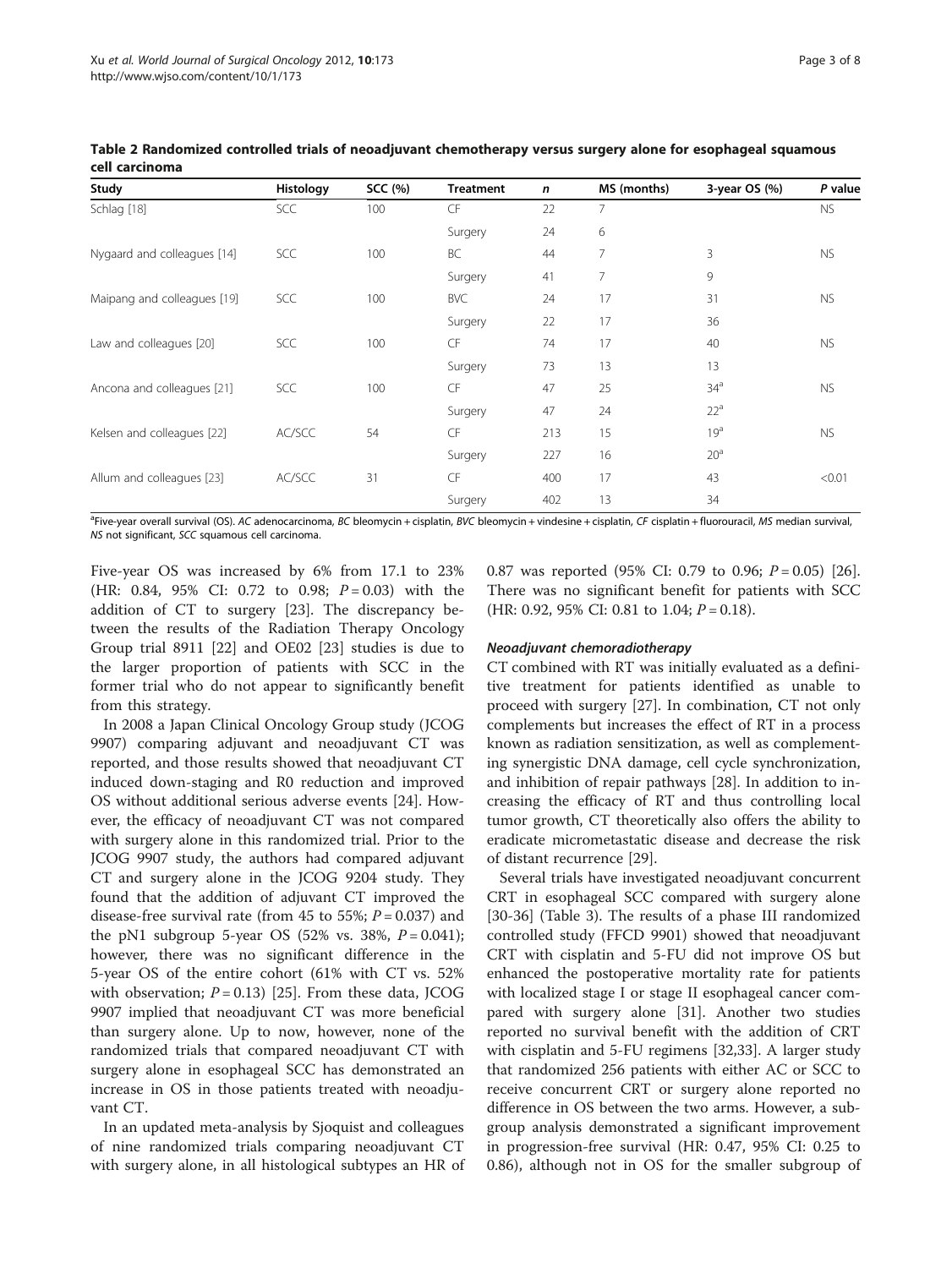| Study                          | Histology  | $SCC$ $(%)$ | <b>Treatment</b> | $\mathsf{n}$ | MS (months) | 5-year OS (%)   | P value   |
|--------------------------------|------------|-------------|------------------|--------------|-------------|-----------------|-----------|
| Bosset and colleagues [30]     | <b>SCC</b> | 100         | $C + 37$ Gy      | 143          | 19          | $\overline{7}$  | <b>NS</b> |
|                                |            |             | Surgery          | 139          | 19          | 9               |           |
| Lee and colleagues [32]        | <b>SCC</b> | 100         | $CF + 45 Gy$     | 51           | 28          | 49 <sup>a</sup> | <b>NS</b> |
|                                |            |             | Surgery          | 50           | 27          | 41 <sup>a</sup> |           |
| Burmeister and colleagues [34] | AC/SCC     | 35          | $CF + 35$ Gy     | 128          | 22          | 17              | <b>NS</b> |
|                                |            |             | Surgery          | 128          | 19          | 13              |           |
| Natsugoe and colleagues [33]   | <b>SCC</b> | 100         | $CF + 40$ Gy     | 22           |             | 57              | 0.58      |
|                                |            |             | Surgery          | 23           |             | 41              |           |
| Tepper and colleagues [35]     | AC/SCC     | 25          | $CF + 50.4$ Gy   | 30           | 54          | 39              | < 0.01    |
|                                |            |             | Surgery          | 26           | 21          | 16              |           |
| Mariette and colleagues [31]   | AC/SCC     | 66          | $CF + 45$ Gy     | 97           | 32          | 49 <sup>a</sup> | 0.68      |
|                                |            |             | Surgery          | 98           | 44          | $55^{\circ}$    |           |
| Gaast and colleagues [36]      | AC/SCC     | 24          | $PC + 41.4$ Gy   | 175          | 49          | 59 <sup>a</sup> | 0.011     |
|                                |            |             | Surgery          | 188          | 26          | 48 <sup>a</sup> |           |

<span id="page-3-0"></span>Table 3 Randomized controlled trials of neoadjuvant chemoradiotherapy versus surgery alone for esophageal squamous cell carcinoma

<sup>a</sup>Three-year overall survival (OS). AC adenocarcinoma, C cisplatin, CF cisplatin + fluorouracil, *MS* median survival, *NS* not significant, *PC paclitaxel + carboplatin, SCC* squamous cell carcinoma.

patients with SCC [[34](#page-7-0)]. The Cancer and Leukemia Group B 9781 trial of neoadjuvant cisplatin and 5-FU in weeks 1 and 5 with RT (50.4 Gy in 28 fractions) compared with surgery alone closed to accrual prematurely having recruited only 56 of the planned 475 patients with resectable SCC or AC, owing to slow recruitment. Despite the limited sample size, 5-year OS was significantly improved from 16 to 39% in the trimodality arm and the pathological complete response rate was 40% [[35\]](#page-7-0). Results from a recent multicenter phase III randomized trial (CROSS study) showed that neoadjuvant CRT with carboplatin and paclitaxel improved OS compared with surgery alone in patients with resectable (T2-3, N0-1, M0) esophageal or gastroesophageal junction cancers. The reported rate of R0 resection was higher in the CRT arm compared with the surgery alone arm (92% vs. 65%). The OS was significantly better for patients treated with CRT. Median survival was 49 months in the CRT arm compared with 26 months in the surgery alone arm. The 1-year, 2-year and 3-year survival rates were 82%, 67% and 59% respectively in the CRT arm and 70%, 52% and 48% respectively in the surgery-alone arm [[36](#page-7-0)].

The updated meta-analysis of 12 randomized compared neoadjuvant CRT with surgery alone. The HR for all-cause mortality for neoadjuvant CRT was 0.78 (95% CI: 0.70 to 0.88;  $P < 0.0001$ ), the HR for SCC only was 0.80 (95% CI: 0.68 to 0.93;  $P = 0.004$ ) and the HR for AC only was 0.75 (95% CI: 0.59 to 0.95;  $P = 0.02$ ) [\[26\]](#page-7-0). Although this meta-analysis favors the neoadjuvant CRT approach for patients with SCC, this approach is also associated with significant treatment-related mortality and morbidity in this often malnourished population,

who frequently have multiple smoking-related co-morbidities. The effectiveness of CRT with high pathological complete response rates prompted investigation of radical CRT as a definitive treatment modality to avoid surgical morbidity and mortality. The meta-analysis performed by Kranzfelder and colleagues, however, demonstrated that none of the randomized controlled trials was reporting an outcome of higher survival benefit after definitive CRT than neoadjuvant treatment followed by surgery, but treatment-related mortality rates were lower (HR 7.60;  $P = 0.007$ ) than with neoadjuvant treatment followed by surgery or surgery alone [[37\]](#page-7-0). On the other hand, Akutsu and colleagues investigated the clinical and pathologic results of neoadjuvant CRT in 78 patients that underwent an esophagectomy after neoadjuvant CRT. They found that the clinical evaluation for CRT does not reflect the pathologic effectiveness; even if clinical complete response was achieved, viable cancer cells were still present at the primary site in the majority of the population [[38\]](#page-7-0).

# Adjuvant treatments

# Adjuvant radiotherapy

Adjuvant RT has also been evaluated in five small studies [[39-43](#page-7-0)] (Table [4\)](#page-4-0). A meta-analysis of these trials demonstrated no significant improvement in 5-year OS with the addition of RT to complete surgical resection [[44](#page-7-0)].

Ténière and colleagues evaluated 221 patients with SCC of the middle to lower third of the esophagus who were randomized to adjuvant RT at a dose of 45 to 55 Gy versus observation [\[40](#page-7-0)]. They found that although local control improved from 15 to 30%, there was no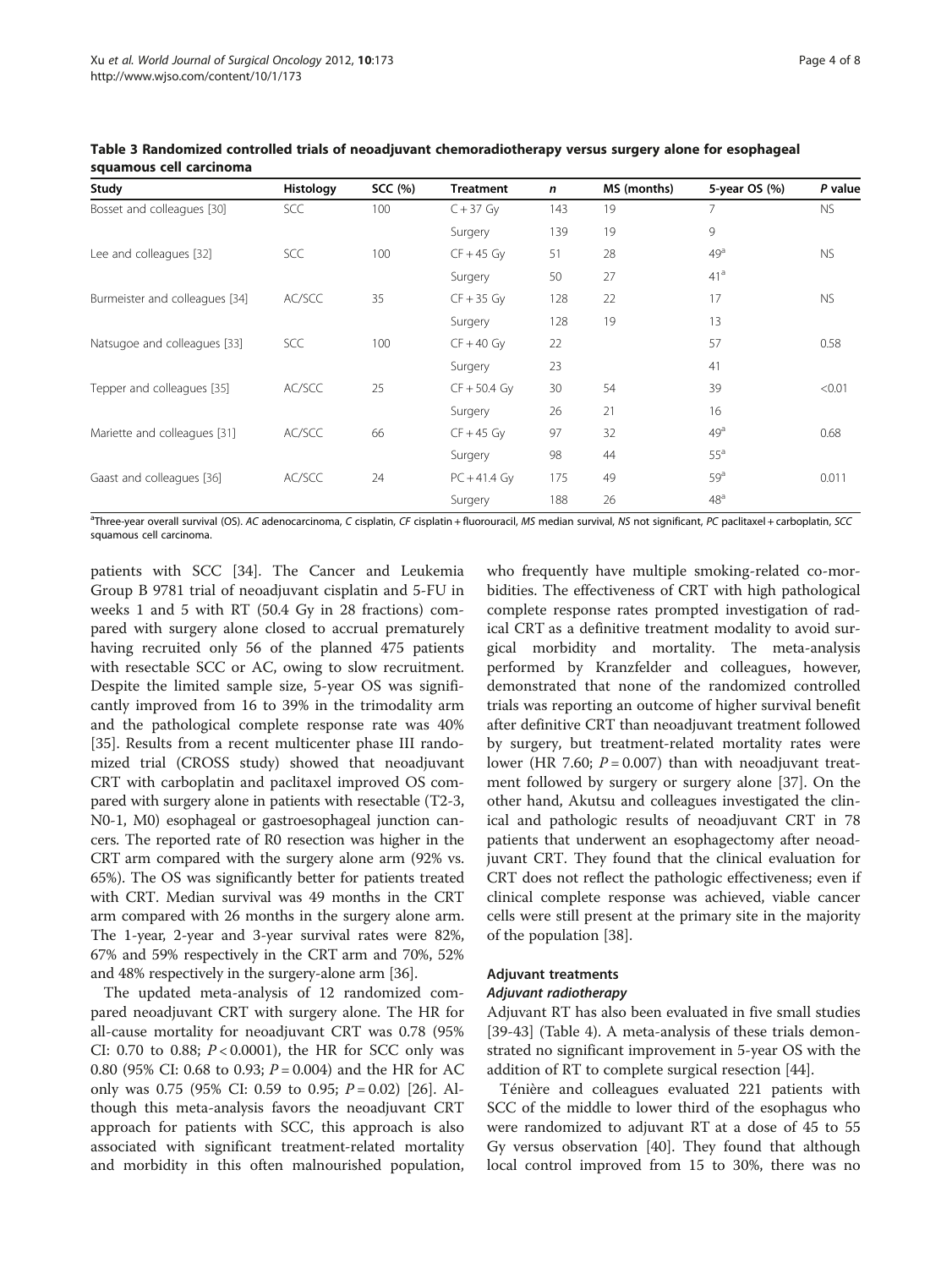| <b>Studies</b>              | Histology  | SCC(%) | <b>Treatment</b> | $\mathsf{n}$ | MS (months) | 5-year OS (%)   | P value   |
|-----------------------------|------------|--------|------------------|--------------|-------------|-----------------|-----------|
| Kunath and Fischer [39]     | <b>SCC</b> | 100    | ART 50 to 55 Gy  | 23           | 9           |                 | <b>NS</b> |
|                             |            |        | Surgery          | 21           | 6           |                 |           |
| Ténière and colleagues [40] | <b>SCC</b> | 100    | ART 45 to 55 Gy  | 102          | 18          | 19              | <b>NS</b> |
|                             |            |        | Surgery          | 119          | 18          | 19              |           |
| Fok and colleagues [41]     | SCC        | 100    | ART 43 to 53 Gy  | 42           | 11          | 10              | <b>NS</b> |
|                             |            |        | Surgery          | 39           | 22          | 16              |           |
| Zieren and colleagues [42]  | <b>SCC</b> | 100    | ART 56 Gy        | 33           |             | 23 <sup>a</sup> | <b>NS</b> |
|                             |            |        | Surgery          | 35           |             | 22 <sup>a</sup> |           |
| Xiao and colleagues [43]    | SCC        | 100    | ART 50 to 60 Gy  | 220          |             | 41              | <b>NS</b> |
|                             |            |        | Surgery          | 275          |             | 32              |           |

<span id="page-4-0"></span>Table 4 Randomized controlled trials of adjuvant radiotherapy versus surgery alone for esophageal squamous cell carcinoma

<sup>a</sup>Three-year overall survival (OS). ART adjuvant radiotherapy, MS median survival, NS, not significant, SCC squamous cell carcinoma.

survival benefit with the addition of adjuvant RT. Fok and colleagues also randomized 130 patients with esophageal carcinoma (SCC or AC) to observation versus adjuvant RT at a dose of 49.5 Gy in 3.5 Gy fractions [[41\]](#page-7-0). They found that although local failure was reduced from 31 to 15%  $(P = 0.06)$ , the median OS was actually worse in the adjuvant RT arm (8.7 months vs. 15.2 months,  $P = 0.02$ ). This trial has been criticized, however, for the high dose per fraction that may have led to increased mortality in the radiation-containing arm. Zieren and colleagues randomized 68 patients with SCC to either adjuvant RT or surgery alone and found that adjuvant RT significantly increased the fibrotic stricture rate and did not improve OS or disease-free survival [\[42\]](#page-7-0). Malthaner and colleagues [[44](#page-7-0)] performed a meta-analysis of 995 patients from five randomized trials of adjuvant RT versus observation. They found that there was no OS benefit with the addition of adjuvant RT, with a risk ratio for death at 1 year of 1.23 (95% CI: 0.95 to 1.59,  $P = 0.11$ ). Suggestions therefore indicate there are few data to suggest that adjuvant RT offers any survival benefit. However, both Ténière and colleagues [[40](#page-7-0)] and Zieren and colleagues [[42](#page-7-0)] included patients with positive celiac nodes (stage M1a). These patients represent a cohort at much higher risk for

distant failure and therefore are less likely to benefit from adjuvant RT. Finally, the meta-analysis included the above flawed trials.

Xiao and colleagues [\[43](#page-7-0)] randomized 495 patients with esophageal SCC to radical resection alone versus adjuvant RT at a total dose of 50 to 60 Gy in 2 Gy fractions. Once again, there was no survival benefit for the entire cohort with the addition of adjuvant RT, with a 5-year OS of 31.7% for surgery alone versus 41.3% for adjuvant RT ( $P = 0.447$ ). When stratifying based on stage, however, there was a significant survival benefit with adjuvant RT for stage III patients, with an improvement in 5-year OS from 13.1 to 35.1%,  $(P = 0.003)$  but not for stage II patients. Similar to the findings mentioned above, Chen and colleagues retrospectively evaluated patients with thoracic esophageal SCC [[45\]](#page-7-0). They reported that adjuvant RT was associated with a statistically significant improvement in survival, but only in those patients with three or more involved lymph nodes; no such association was found in patients with one or two involved lymph nodes.

In summary, the majority of the available evidence currently reveals that only selected locally advanced esophageal SCC are likely to benefit from adjuvant RT.

Table 5 Randomized controlled trials of adjuvant chemotherapy versus surgery alone for esophageal squamous cell carcinoma

| Study                         | Histology  | $SCC$ $(\%)$ | <b>Treatment</b> | $\mathsf{n}$ | MS (months) | 5-year OS (%) | P value   |
|-------------------------------|------------|--------------|------------------|--------------|-------------|---------------|-----------|
| Pouliquen and colleagues [46] | <b>SCC</b> | 100          | CF               | 52           | 13          |               | <b>NS</b> |
|                               |            |              | Surgery          | 68           | 14          |               |           |
| Ando and colleagues [47]      | <b>SCC</b> | 100          | CV               | 100          |             | 45            | <b>NS</b> |
|                               |            |              | Surgery          | 105          |             | 48            |           |
| Ando and colleagues [25]      | <b>SCC</b> | 100          | CF               | 120          |             | 61            | <b>NS</b> |
|                               |            |              | Surgery          | 122          |             | 52            |           |

CF cisplatin + fluorouracil, CV cisplatin + vindesine, MS median survival, NS not significant, OS overall survival, SCC squamous cell carcinoma.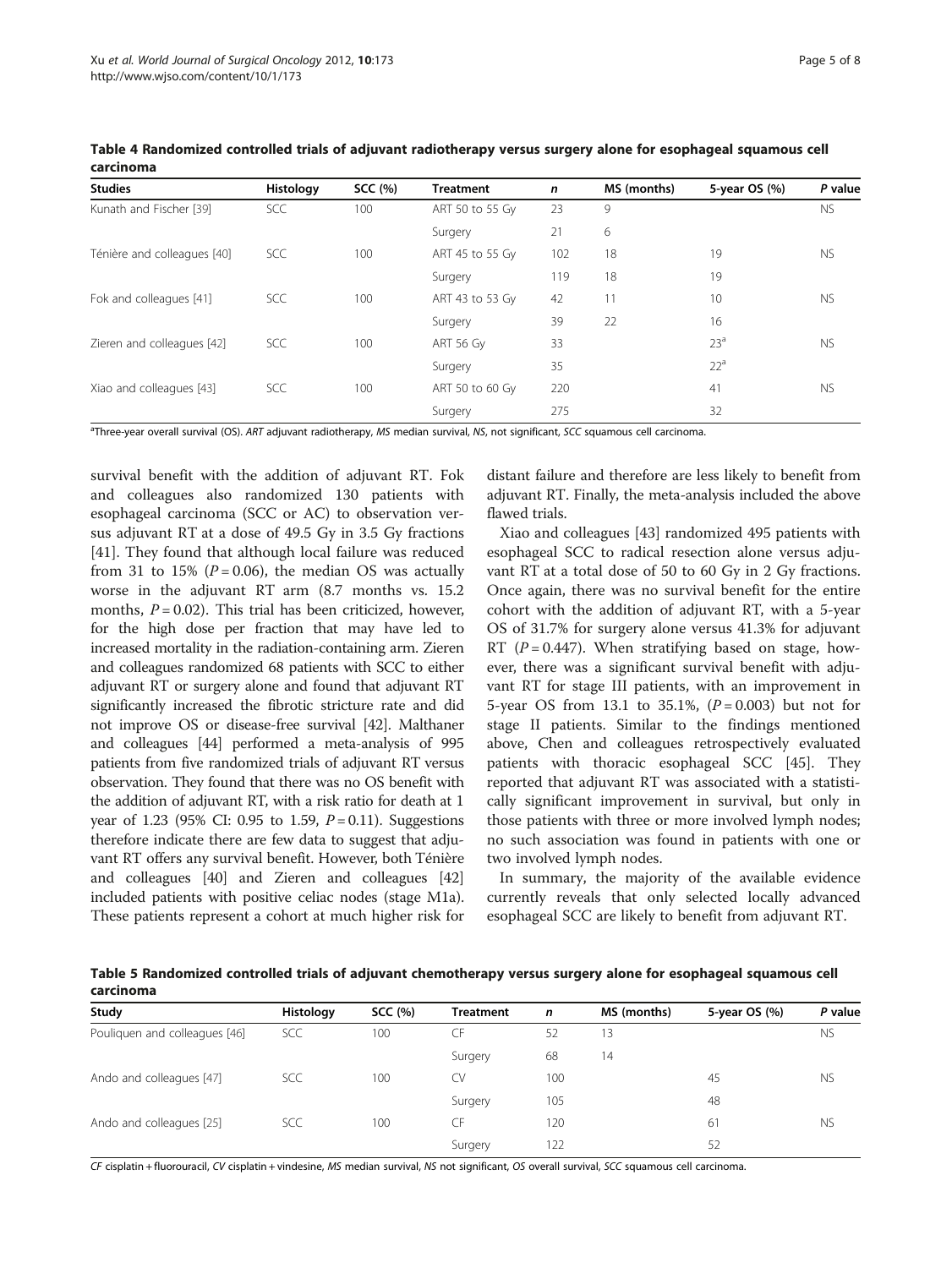# Adjuvant chemotherapy

Adjuvant CT with cisplatin-based regimens compared with surgery alone has been examined in three separate phase III trials [\[25,46,47\]](#page-7-0) (Table [5\)](#page-4-0). None of these trials reported a statistically significant difference in OS, although Ando and colleagues reported a 5-year OS advantage (52% vs. 38%,  $P = 0.041$ ) in the pN1 subgroup patients [\[25\]](#page-7-0).

Two JCOG trials studied adjuvant CT for resected SCC of the esophagus. In the first study, 205 patients with resected SCC of the esophagus were randomized to receive two cycles of adjuvant CT with cisplatin 70 mg/m<sup>2</sup> (day 1) and vindesine 3 mg/m<sup>2</sup> (day 1) or observation only. No significant benefit in survival was detected from the addition of this adjuvant CT regimen (5-year OS: 48.1% vs. 44.9% with observation;  $P = 0.55$  [[47](#page-7-0)]. The follow-up JCOG 9402 study randomized 242 patients with resected SCC of the esophagus to two cycles of cisplatin 80 mg/m<sup>2</sup> (day 1) and 5-FU 800 mg/m<sup>2</sup> /day (days 1 to 5) or observation. The addition of this adjuvant CT regimen improved the disease-free survival rate (from 45 to 55%;  $P = 0.037$ ) and the pN1 subgroup 5-year OS (52% vs. 38%,  $P = 0.041$ ; however, there was no significant difference in the 5-year OS (61% with CT vs. 52% with observation;  $P = 0.13$  [\[25](#page-7-0)].

# Adjuvant chemoradiotherapy

The efficacy of adjuvant CRT has not been compared with surgery alone in a randomized trial in patients with esophageal SSC. The National Comprehensive Cancer Network does recommend postoperative adjuvant CRT for stages II and III esophageal AC. This recommendation is based on a randomized phase III trial by Macdonald and colleagues that found adjuvant CRT improved 3-year OS from 41 to 50% in AC of the stomach and gastroesophageal junction [\[48](#page-7-0)]. A small randomized trial of 45 patients compared adjuvant CT using cisplatin 50 mg/m<sup>2</sup> (days 1 and 15) and 5-FU 300 mg/m<sup>2</sup> /day (for 5 weeks) with adjuvant CRT after R0 resection of esophageal SCC. No significant difference in 5-year OS was demonstrated (38% CT vs. 50% CRT;  $P = 0.97$ ), but the study was limited by the small sample size [\[49\]](#page-7-0).

# **Discussion**

None of the randomized trials that compared neoadjuvant RT or CT with surgery alone in esophageal SCC has demonstrated an increase in OS in those patients treated with neoadjuvant RT or CT. Neoadjuvant CRT has been accepted recently for esophageal cancer because such a regimen increases the rates of R0 resection and local tumor control. The updated meta-analysis also favors the neoadjuvant CRT approach for patients with SCC [\[26](#page-7-0)]. Another recent meta-analysis demonstrated that the esophageal SCC in Europe and in the USA

benefited from neoadjuvant CRT; however, patients in Asia did not benefit [\[50](#page-7-0)]. Ethnic difference makes it necessary to re-evaluate the role of neoadjuvant CRT in patients with SCC in Asia.

Phase III trials have compared adjuvant RT with surgery alone without demonstrating any OS benefit, except in stage III patients  $(35.1\% \text{ vs. } 13.1\%, P = 0.003)$  [\[44](#page-7-0)]. The phase II nonrandomized trial for patients with node-positive (T3 or T4) tumors indicated that the outcomes of adjuvant CRT are better than the historical outcomes with surgery alone [\[49](#page-7-0)]. The retrospective study indicated that adjuvant RT was associated with a statistically significant improvement in survival, but only in those patients with three or more involved lymph nodes [\[45](#page-7-0)]. The addition of adjuvant CT only improved the pN1 subgroup 5-year OS [[25](#page-7-0)]. The majority of the available evidence therefore currently reveals that only selected locally advanced esophageal SCC are more likely to benefit from the adjuvant therapy. The National Comprehensive Cancer Network recommends upfront surgery only for select patients with clinical T1 disease. For all other disease stages, CRT, preoperative CRT, or preoperative CT is recommended [\[51](#page-7-0)]. The current evidence reveals that primary surgery followed by adjuvant therapy should be used cautiously in clinical practice until appropriately powered randomized trials confirm the adjuvant treatment results of this disease.

Although both neoadjuvant CRT and adjuvant CRT have emerged as more useful options for the treatment of resectable esophageal SCC, it is hard to identify which is better based on current knowledge in the lack of head-to-head randomized controlled trials. Designing proper multidisciplinary studies that include use of novel systemic chemotherapies, optimizing radiation techniques, and identifying patient and tumor-specific markers predictive for response and/or toxicity remains an urgent need for the future. The approach is currently being explored in China by investigators of the ZTOG1201 trial, a multicenter phase II trial of neoadjuvant and adjuvant CRT in locally advanced esophageal cancer (NCT01463501).

Future trials should investigate further ways to improve upon current loco-regional control and survival. Opportunities for development include use of novel chemotherapies. Docetaxel was recently reported as a powerful anticancer agent for esophageal cancer in numerous trials. Cisplatin plus docetaxel, with or without 5-FU, has demonstrated activity in patients with locally advanced EGI or metastatic esophageal SCC [\[52-54](#page-7-0)]. A small-sample retrospective study has also showed that preoperative combined CT with docetaxel plus cisplatin and 5-FU followed by surgery provided a high response rate and a favorable survival benefit in patients with resectable esophageal SCC [[55](#page-7-0)]. In the docetaxel plus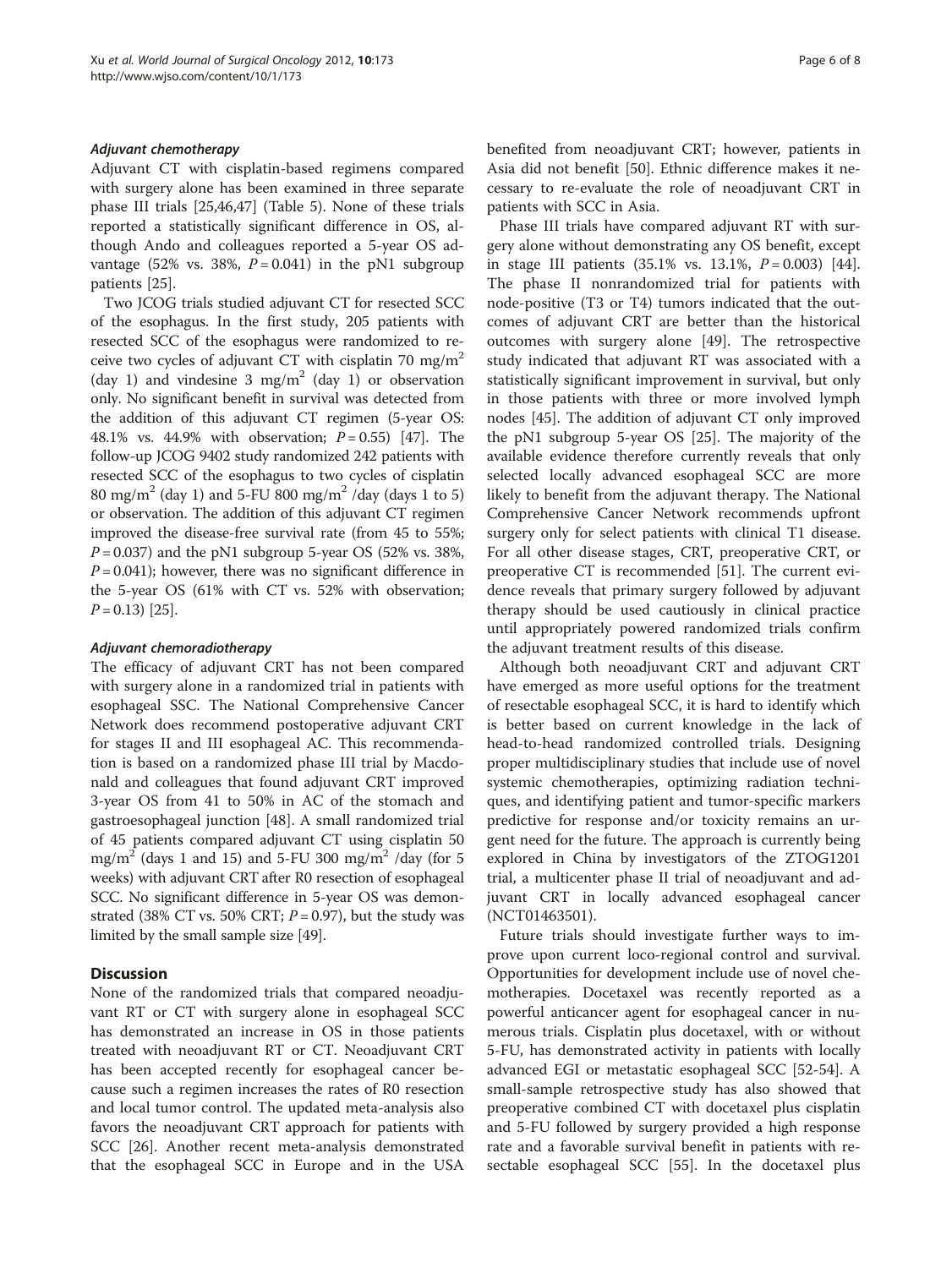<span id="page-6-0"></span>cisplatin and 5-FU group, the overall response rate was 92.3%; 30.8% patients had complete response, 61.5% partial response, 7.7% stable disease, and 0 progressive disease. To validate the clinical significance of this novel CT regimen, large-sample randomized trials are essential.

# Conclusion

None of the randomized trials that compared neoadjuvant RT or CT with surgery alone in esophageal SCC has demonstrated an increase in OS in those patients treated with neoadjuvant RT or CT. Neoadjuvant CRT has been accepted recently for esophageal cancer because such a regimen offers great opportunity for margin negative resection, improved loco-regional control and increased survival, and should be an optional treatment paradigm. The majority of the available evidence currently reveals that only selected locally advanced esophageal SCC are more likely to benefit from the adjuvant therapy. The focus of future trials should be on identification of the optimum regimen and should aim to minimize treatment toxicities and effect on quality of life, as well as attempt to identify and select those patients most likely to benefit from specific treatment options.

#### Abbreviations

AC: adenocarcinoma; CI: confidence interval; CT: chemotherapy; CRT: chemoradiotherapy; 5-FU: fluorouracil; HR: hazard ratio; JCOG: Japan Clinical Oncology Group; OS: overall survival; RT: radiotherapy; SCC: squamous cell carcinoma.

#### Competing interests

The authors declare that they have no competing interests.

#### Authors' contributions

All authors contributed equally to this work and approved the final manuscript.

#### Acknowledgments

Special thanks to Feng-Ming (Spring) Kong for contribution.

#### Author details

<sup>1</sup>Department of Radiation Oncology, Zhejiang Cancer Hospital, Hangzhou 310022, Zhejiang, People's Republic of China. <sup>2</sup>Department of Medical Oncology, Zhejiang Cancer Hospital, Hangzhou 310022, Zhejiang, People's Republic of China. <sup>3</sup>Department of Thoracic Surgery, Zhejiang Cancer Hospital, Hangzhou 310022, Zhejiang, People's Republic of China.

#### Received: 1 April 2012 Accepted: 27 July 2012 Published: 25 August 2012

#### References

- Bollschweiler E, Wolfgarten E, Gutschow C, Hölscher AH: Demographic variations in the rising incidence of esophageal adenocarcinoma in white males. Cancer 2001, 92:549-555.
- 2. Pohl H, Welch HG: The role of overdiagnosis and reclassification in the marked increase of esophageal adenocarcinoma incidence. J Natl Cancer Inst 2005, 97:142–146.
- Kamangar F, Dores GM, Anderson WF: Patterns of cancer incidence, mortality, and prevalence across five continents: defining priorities to reduce cancer disparities in different geographic regions of the world. J Clin Oncol 2006, 24:2137–2150.
- 4. Siegel R, Naishadham D, Jemal A: Cancer statistics 2012. CA Cancer J Clin 2012, 62:10–29.
- 5. Mariette C, Finzi L, Piessen G, Van Seuningen I, Triboulet JP: Esophageal carcinoma: prognostic differences between squamous cell carcinoma and adenocarcinoma. World J Surg 2005, 29:39-45.
- 6. Hölscher AH, Bollschweiler E, Schneider PM, Siewert JR: Prognosis of early esophageal cancer. Comparison between adeno- and squamous cell carcinoma. Cancer 1995, 76:178–186.
- 7. Bollschweiler E, Metzger R, Drebber U, Baldus S, Vallböhmer D, Kocher M, Hölscher AH: Histological type of esophageal cancer might affect response to neo-adjuvant radiochemotherapy and subsequent prognosis. Ann Oncol 2009, 20:231–238.
- 8. Stein HJ, Feith M, Bruecher BL, Naehrig J, Sarbia M, Siewert JR: Early esophageal cancer: pattern of lymphatic spread and prognostic factors for long-term survival after surgical resection. Ann Surg 2005, 242:566–573. discussion 573–575.
- 9. Bollschweiler E, Schröder W, Hölscher AH, Siewert JR: Preoperative risk analysis in patients with adenocarcinoma or squamous cell carcinoma of the oesophagus. Br J Surg 2000, 87:1106-1110.
- 10. Siewert JR, Ott K: Are squamous and adenocarcinomas of the esophagus the same disease? Semin Radiat Oncol 2007, 17:38–44.
- 11. Launois B, Delarue D, Campion JP, Kerbaol M: Preoperative radiotherapy for carcinoma of the esophagus. Surg Gynecol Obstet 1981, 153:690–692.
- 12. Gignoux M, Roussel A, Paillot B, Gillet M, Schlag P, Favre JP, Dalesio O, Buyse M, Duez N: The value of preoperative radiotherapy in esophageal cancer: results of a study by the EORTC. World J Surg 1987, 11:426–432.
- 13. Arnott SJ, Duncan W, Kerr GR, Walbaum PR, Cameron E, Jack WJ, Mackillop WJ: Low dose preoperative radiotherapy for carcinoma of the oesophagus: results of a randomized clinical trial. Radiother Oncol 1992, 24:108–113.
- 14. Nygaard K, Hagen S, Hansen HS, Hatlevoll R, Hultborn R, Jakobsen A, Mäntyla M, Modig H, Munck-Wikland E, Rosengren B: Pre-operative radiotherapy prolongs survival in operable esophageal carcinoma: a randomized, multicenter study of pre-operative radiotherapy and chemotherapy. The second Scandinavian trial in esophageal cancer. World J Surg 1992, 16:1104–1109. discussion 1110.
- 15. Wang M, Gu XZ, Yin WB, Huang GJ, Wang LJ, Zhang DW: Randomized clinical trial on the combination of preoperative irradiation and surgery in the treatment of esophageal carcinoma: report on 206 patients. Int J Radiat Oncol Biol Phys 1989, 16:325–327.
- 16. Arnott SJ, Duncan W, Gignoux M, Girling DJ, Hansen HS, Launois B, Nygaard K, Parmar MK, Rousell A, Spiliopoulos G, Stewart LA, Tierney JF, Wang M, Rhugang Z: Preoperative radiotherapy for esophageal carcinoma. Cochrane Database Syst Rev 2005, 4:CD001799.
- 17. Schwer AL, Ballonoff A, McCammon R, Rusthoven K, D'Agostino RB Jr, Schefter TE: Survival effect of neoadjuvant radiotherapy before esophagectomy for patients with esophageal cancer: a surveillance, epidemiology, and end-results study. Int J Radiat Oncol Biol Phys 2009, 73:449–455.
- 18. Schlag PM: Randomized trial of preoperative chemotherapy for squamous cell cancer of the esophagus. The Chirurgische Arbeitsgemeinschaft Fuer Onkologie der Deutschen Gesellschaft Fuer Chirurgie Study Group. Arch Surg 1992, 127:1446–1450.
- 19. Maipang T, Vasinanukorn P, Petpichetchian C, Chamroonkul S, Geater A, Chansawwaang S, Kuapanich R, Panjapiyakul C, Watanaarepornchai S, Punperk S: Induction chemotherapy in the treatment of patients with carcinoma of the esophagus. J Surg Oncol 1994, 56:191–197.
- 20. Law S, Fok M, Chow S, Chu KM, Wong J: Preoperative chemotherapy versus surgical therapy alone for squamous cell carcinoma of the esophagus: a prospective randomized trial. J Thorac Cardiovasc Surg 1997, 114:210–217.
- 21. Ancona E, Ruol A, Santi S, Merigliano S, Sileni VC, Koussis H, Zaninotto G, Bonavina L, Peracchia A: Only pathologic complete response to neoadjuvant chemotherapy improves significantly the long term survival of patients with resectable esophageal squamous cell carcinoma: final report of a randomized, controlled trial of preoperative chemotherapy versus surgery alone. Cancer 2001, 91:2165–2174.
- 22. Kelsen DP, Winter KA, Gunderson LL, Mortimer J, Estes NC, Haller DG, Ajani JA, Kocha W, Minsky BD, Roth JA, Willett CG: Long-term results of RTOG trial 8911 (USA Intergroup 113): a random assignment trial comparison